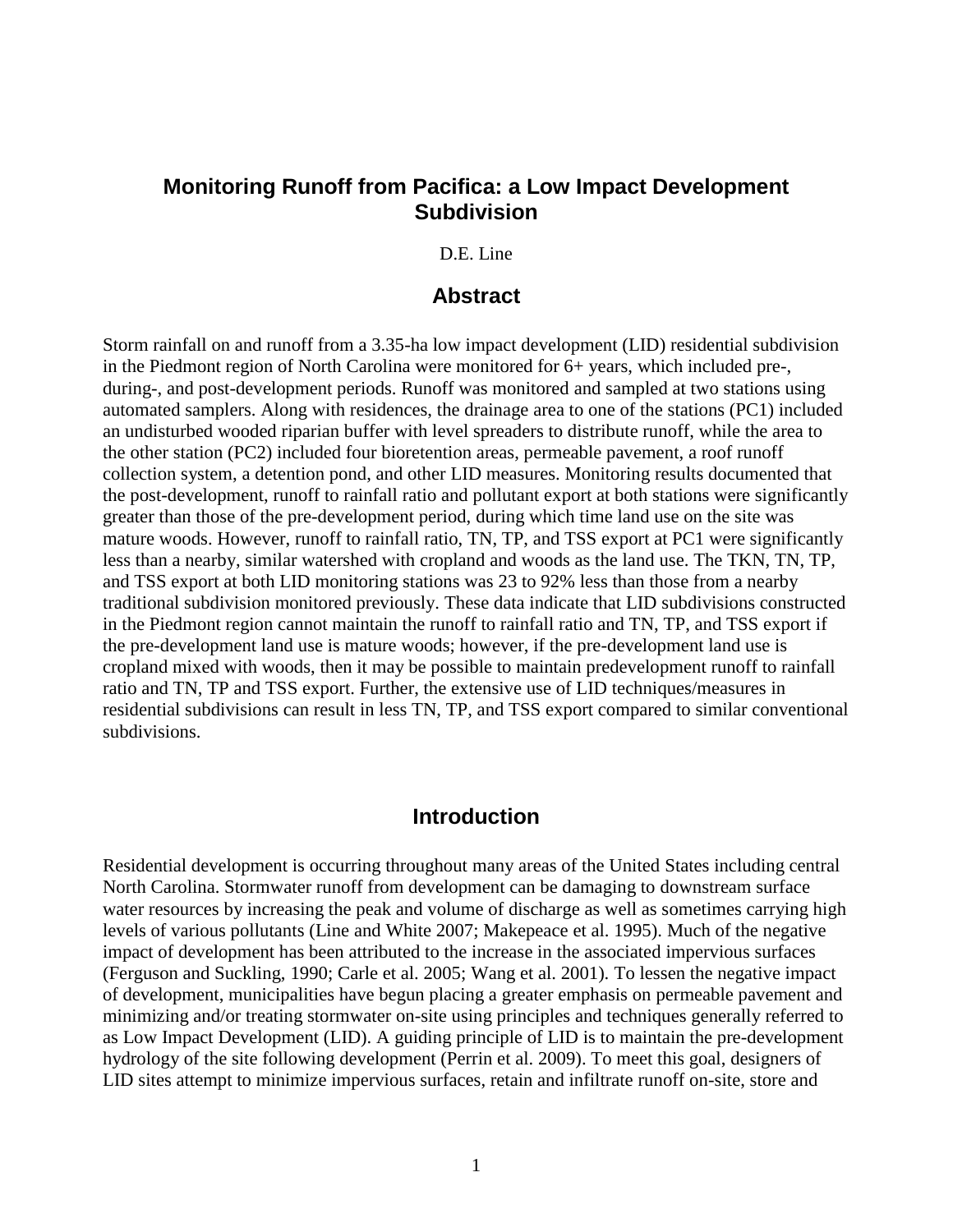reuse roof runoff, maintain and utilize natural features to reduce runoff, and install various other management practices to control and treat stormwater runoff on-site.

Research on individual LID practices such as bioretention areas, grass filter strips, permeable pavement, and has shown that they can reduce runoff volume and peak flow rates along with reducing pollutants in runoff (Davis et al., 2001; Dietz and Clausen, 2005; Line and Hunt, 2009). However, there are few published studies which assess the effectiveness of LID on a site or watershed scale using water quality monitoring (Dietz and Clausen, 2008). Although some studies have documented increases in runoff volume as an area was developed, much of the recent research relates to the comparison of different watersheds with different land uses (Line and White, 2007). Monitoring runoff from a developing site before construction to completion is particularly difficult for several reasons including the researcher must know the site will be developed long before construction begins, development often changes runoff drainage patterns, cooperation from developers is scarce, and construction sites tend to be magnets for theft and vandalism.

This project was designed to conduct runoff monitoring from an LID development beginning before construction and continuing to after completion to document changes in runoff and pollutant export. Runoff from a nearby, topographically-similar conventionally-developed site was also monitored to provide a comparison drainage area for use in statistical analyses.

# **Methods**

The 3.35-ha residential development site was located in the Piedmont physiographic region of North Carolina (35.923N;79.077W). There were a combination of condominiums, townhouses, and detached houses built on the site for a total of 46 dwelling units. Most of the units were two-story in order to minimize the impervious area of the site. A 6.1-m wide and 290-m long private drive provided vehicular access to houses in the development, although the drive was basically along the periphery of two-thirds of the site (figure 1). A 2.44-m wide asphalt walking path with grass paver reinforced shoulders provided emergency vehicle access to the inner units of the development. Access to individual units from both the drive and path was by 1.52-m wide walkways composed of permeable concrete or pavers. The narrow access road, permeable walkways, and reduced footprints houses were designed to minimize the impervious area of the site.

Slopes on the entire site ranged from 2 to 25%; however, slopes of the developed area, excluding the wooded riparian buffer, ranged from 2-5% and they changed relatively little during construction grading. Soils were mapped predominantly as Appling with some Wilkes and Enon also occurring. The pre-construction land use was 100% wooded composed of mature hardwood and pine trees. All of the trees except the wooded riparian buffer along the north side of the site were removed during construction in the spring of 2005. The timeline for monitoring and construction on the site is shown in Table 1. While the timeline included a single date to mark the beginning and end of each phase, the reality was that there were transition periods of 1 to 3 months between phases. For example, the Developed monitoring period for PC1 began on 4/25/07, but finishing construction on 1 or 2 houses in the drainage area was ongoing and landscaping and other minor construction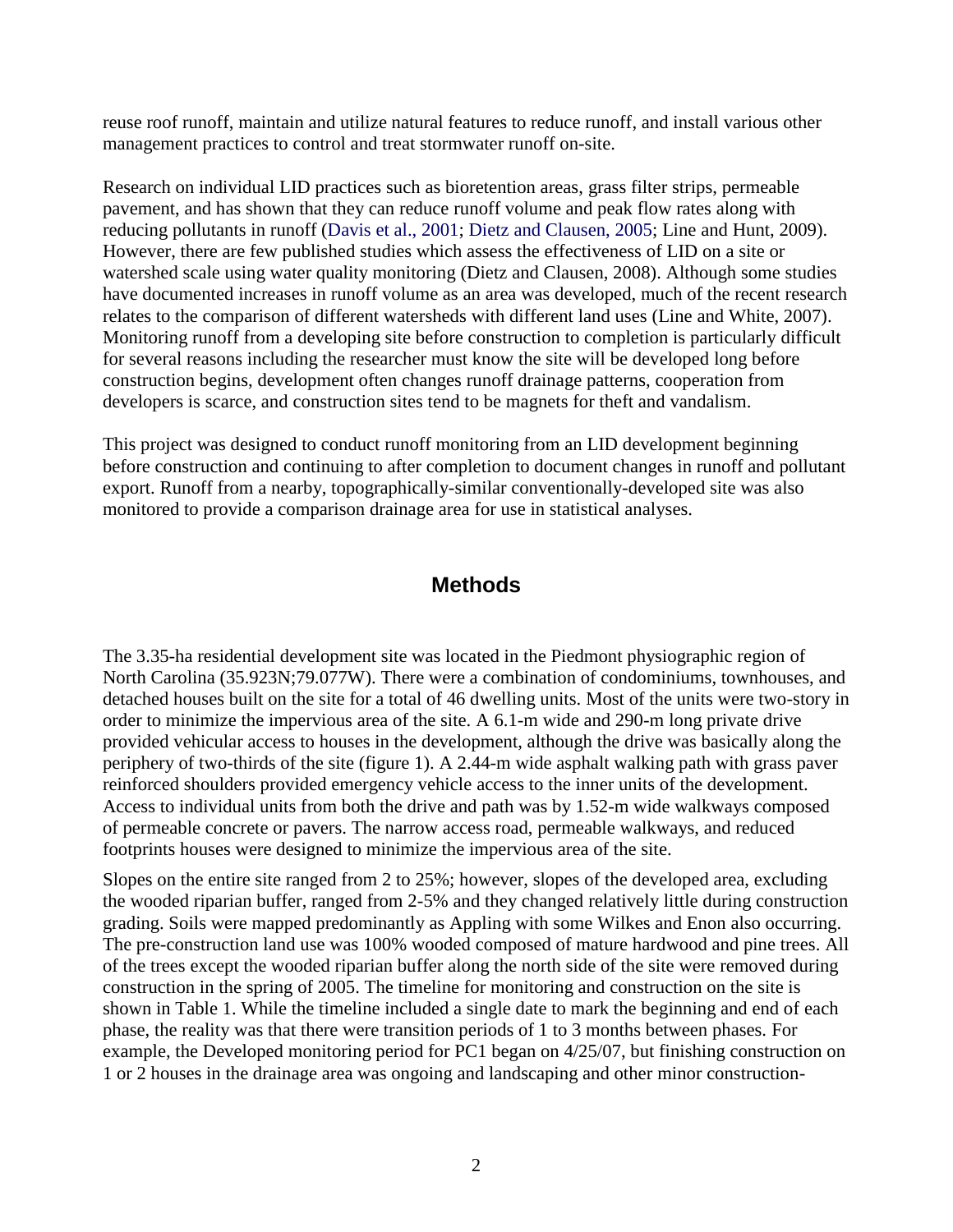related activities were continuing. However, the storm drain system was in use and other major construction activities were completed.

The monitoring was not continuous due to gaps in funding and transition periods between construction stages when major changes in the drainage were occurring. Drainage areas to monitoring stations changed with the installation of a diversion at the beginning of construction and stormdrains near the end of it. The diversion transported runoff out of the PC1 area to the PC3 area during the construction phase and was removed after construction. The PC3 monitoring station (figure 1) was located at the outlet of the sediment basin, but was moved to the outlet of the detention pond (PC2) at the end of the construction period when the basin was removed and the stormdrain system to the detention pond was completed.

There were many LID management measures implemented by the developer on the site including permeable sidewalks (270 m) and parking spaces (900 m<sup>2</sup>), grass pavers, vegetated swales, bioretention areas (5), level spreaders (3), and minimizing impervious surfaces through reduced length and width parking spaces (38% of spaces subcompact size), smaller footprint homes, and narrow roads. In addition, rainwater runoff from the roof of the large common house (145  $m^2$  of roof) was collected and stored in a cistern and used for washing clothes and flushing toilets, while stormwater was stored near the outlet of the site in a detention pond and pumped to a storage tank to be used to irrigate the community garden. The measures were designed to minimize runoff at the source, infiltrate runoff in transport, treat runoff and then retain and reuse runoff.

Monitoring stations: The PC1 monitoring station (figure 1) was installed in March, 2003 and maintained during three different periods as funding was obtained (Table 1). A 20 to 46 cm high plywood diversion wall buried at least 10 cm in the ground was installed to direct runoff from the wooded riparian buffer to the station for monitoring purposes. This diversion was necessary because runoff often meandered through the buffer using several different flow paths. The station, which consisted of a 61-cm rectangular weir and an automated sampler with an integrated flowmeter, was maintained at the same location during the entire duration of monitoring. The flowmeter continuously measured the stage of water over the weir crest and used the standard weir equation to compute discharge, which then facilitated the collection of flow-proportional samples by the automated sampler.

The PC3 monitoring station, consisting of a 120 degree v-notch weir and automated sampler with flowmeter, was installed at the outlet of the sediment basin in May, 2005. The station monitored discharge from the basin and collected flow-proportional samples until the sediment basin was removed in December, 2006. A tipping-bucket raingage was installed which recorded rainfall accumulation at 15-minute intervals. In April 2008, when construction was completed, the monitoring station was moved to the outlet of the stormwater detention/irrigation pond where a 91.4-mm rectangular weir was installed and the site renamed PC2. By the time this station was installed, the stormdrain system was functioning transporting most of the runoff from the development to the pond (fig. 1). Like PC1, the flowmeter was used to monitor water height over the weir crest and the standard weir equation was used to convert the measured height to discharge.

Sample collection was basically the same at all monitoring stations, in that flow-proportional samples were collected and stored in individual bottles within the machine. For the PC1 and PC2 stations, duplicate samples were collected during discharge, with one of the samples being placed in a pre-acidified bottle and the duplicate in a nonacidified bottle. The acidified  $(H_2SO_4$  to pH<2)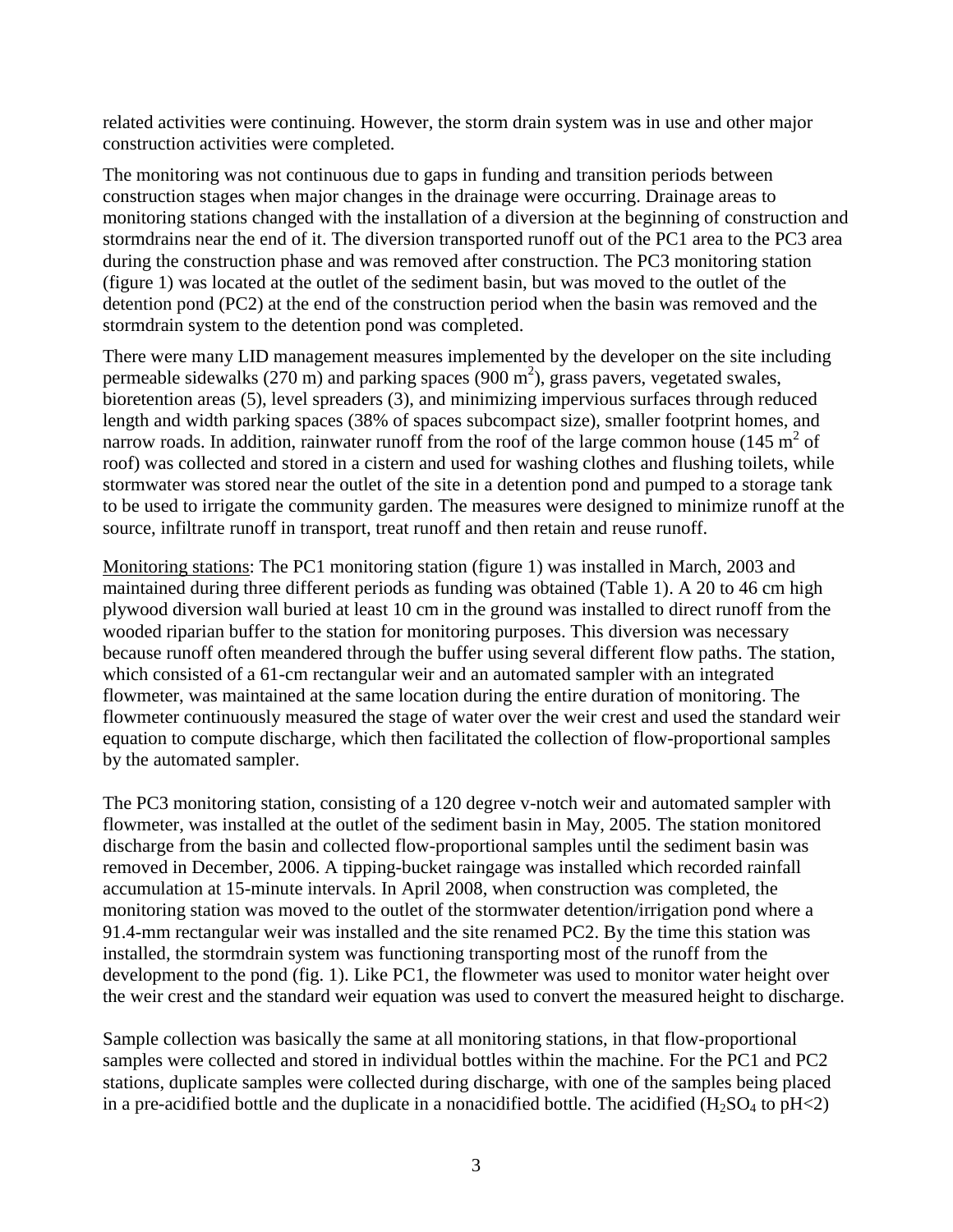samples were used for nitrogen and phosphorus analysis, while the nonacidified samples were used for sediment and turbidity analysis (Table 2). For the PC3 station, duplicate flow-proportional samples were not collected as only TSS analysis was conducted. Once every 2 weeks (more frequent depending on rainfall) the sampler was visited and the individual flow proportional samples were combined into one acidified (for PC1 and PC2) and one nonacidified composite sample (for PC1, PC3, and PC2) for laboratory analysis by withdrawing representative equalvolume aliquots from each sampler bottle. The 2-week holding time for TSS exceeded that recommended for TSS (Eaton et al., 1995); however, since the TSS was likely composed of almost exclusively inert soil particles, the concentration should not vary in this relatively short period of time. In fact, 13 samples of runoff were collected and analyzed within 5 hours, while the remainder of each sample was stored outdoors in a shelter similar to the sampler shelter. After 2 weeks, the TSS concentrations of these samples were not significantly different (level=0.1) from those analyzed within 3 hours according to a paired t-test.

Analysis methods and method detection limits (MDLs) for TSS, nitrogen forms, and total phosphorus are shown in Table 1. During construction, some samples (<10%) were analyzed using method 2540B for total solids (Eaton et al. 1995) and used as TSS, because the concentration of solids in the sample was too high to filter a sufficient volume of sample to be considered representative of the whole sample. Standard methods and a state-certified laboratory were used for each analysis to provide accurate, reliable, and repeatable results (Eaton et al., 1995).

Basically two statistical analyses were used to compare monitoring data from sites. Paired t-tests were used to compare data collected from the two stations during the same monitoring period at the Pacifica site. Because data from more than 50 storms were used in the analysis, test for normality were not conducted. Analysis of covariance was used to compare the relationship between storm rainfall and runoff and pollutant loading when monitoring did not occur at the same time. While this analysis was conducted using storm event rainfall and loads, it was assumed the results would apply to annual pollutant export rates as these are simply the sum of the storm event loads for a given area. The 0.05 level was used to determine significance.

## **Results and Discussion**

Monitoring results were divided into pre- (Pre-dev.) and during-construction (Construct) and the developed (Developed) phases for each monitoring station as shown in Table 3. Because of changes in drainage and the difficulty of isolating runoff, there was no pre-development or duringconstruction runoff monitoring for the PC2 station. Rainfall characteristics for the various stages of construction are shown in Table 3. Because large  $(> 25.4 \text{ mm})$  storms can have a disproportionately greater impact on runoff and pollutant export (Line and White, 2007), the number of these storms was counted. Results showed that the number of large storms was not dramatically different between periods. The average of rainfall depth/accumulation and overall intensity for storms occurring during the pre-development phase at PC1 were not significantly different from those occurring during the post-development period of PC1 or PC2. However, the average of the peak 30-minute intensities for storms occurring during the Pre-dev period at PC1 was significantly less than those for the Developed periods at PC1 and PC2. In contrast to rainfall depths for storms, runoff depth was significantly greater for the Developed period at PC1 and PC2 compared to the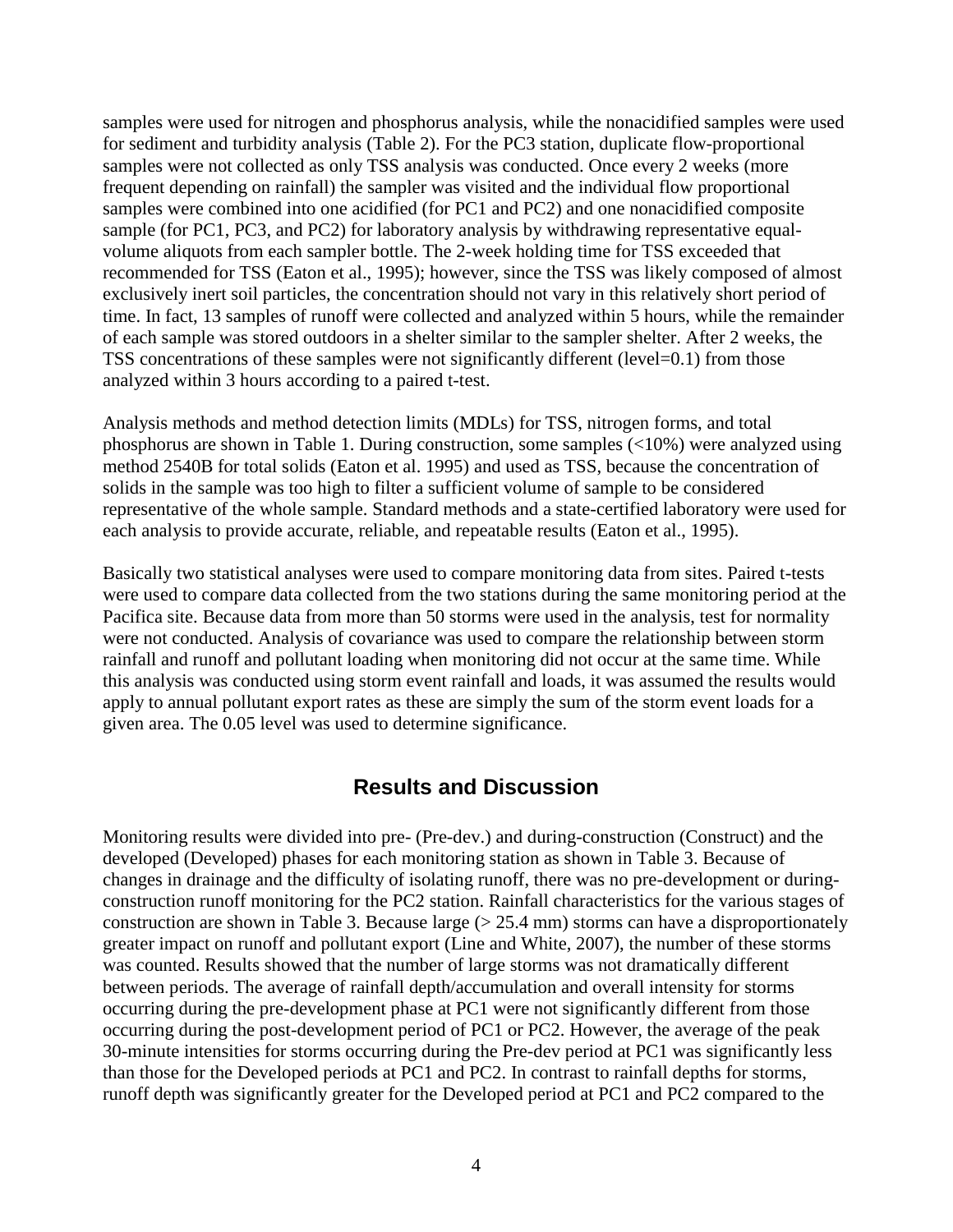Pre-dev period of PC1 thereby suggesting that the development caused a significant increase in runoff. In addition, mean peak runoff also increased considerably from Pre-dev period to Developed period at PC1 and PC2.

During Construction Monitoring Data: Cumulative rainfall and pollutant export rates for the PC1 and PC3 stations during construction are shown in Table 4, while data from individual storms are shown in the Appendix. For PC1, pollutant export for all six constituents increased considerably during construction as compared to pre-construction. One of the reasons for this was that the runoff to rainfall ration increased 2.6 times resulting in more runoff to transport pollutants. This was expected given the site was in mature woods prior to construction. However, the increase in export was not solely the result of increased runoff as the pollutant export rates increased from 10 to 924 times the pre-construction rates. Increased pollutant export, although to a lesser extent, during construction was also the case for a similar study conducted in the region as shown near the bottom of Table 4 under 'Other studies'. Both the pre-development and construction total nitrogen, phosphorus, and TSS export from this study was less than the previous study, which was likely due to the small area of clearing, the preservation of the riparian buffer, and the fact that area was previously unmanaged mature forest. The pre-development land use for the site in the paper by Line and White (2007) was farmland converted to woods and in fact a small portion of the drainage area was still in cropland; hence, the export from the Pacifica site was expected to be less.

Assuming that all of the TSS originated from 0.15 ha of cleared land in the 0.6 ha drainage area the TSS export from the cleared area was approximately 17,650 kg/ha-yr. This sediment export occurred in spite of silt fences, sediment traps, and diversions. Sediment export from PC3 during construction (17,870 kg/ha-yr) was similar to that estimated from the cleared area of PC1 even though the PC3 drainage area contained various erosion control practices, sediment traps, and a large sediment basin with a floating drain pipe designed to empty the basin from the top of the water column. A chemical flocculent was added to the water in the basin manually at various times, but this usually occurred after the majority of the rain event was over. These data highlight the difficulty in controlling sediment loss from construction sites on highly erodible soils with a significant percentage of fines (>33% silt and clay). The difference in the sizes of the drainage areas prevents a direct comparison between PC1 and PC3; however, the data suggest that the large sediment basin with floating drain and occasional flocculent application was not significantly more effective than the standard sediment trap (stone dam) at reducing overall sediment loss from this site over the period of monitoring. Observation of the sediment basin revealed that fine sediment remained in suspension for days and removing water from the top of the water column appeared to make little difference. In fact, the relatively long drawdown time associate with the floating drain pipe may have hurt the efficiency of the basin for storms occurring in close succession. One practice that appeared to be effective, although it was not monitored, was a temporary level spreader installed by the developer in the wooded buffer which received the effluent from the sediment basin and spread it out on the contour in the riparian wooded buffer.

Developed Monitoring Data: As shown in Table 4, the runoff to rainfall ratio, TKN,  $NO<sub>x</sub>-N$ , TN, and TP export rates at PC1 increased considerably from the construction period, while the  $NH<sub>3</sub>-N$ and TSS export rates decreased. The nearly ten-fold reduction in TSS was expected given that almost all exposed soil surfaces had been stabilized with vegetation or impervious surfaces. The reason for the drop in NH<sub>3</sub>-N export rate was unknown but may be related to fertilization to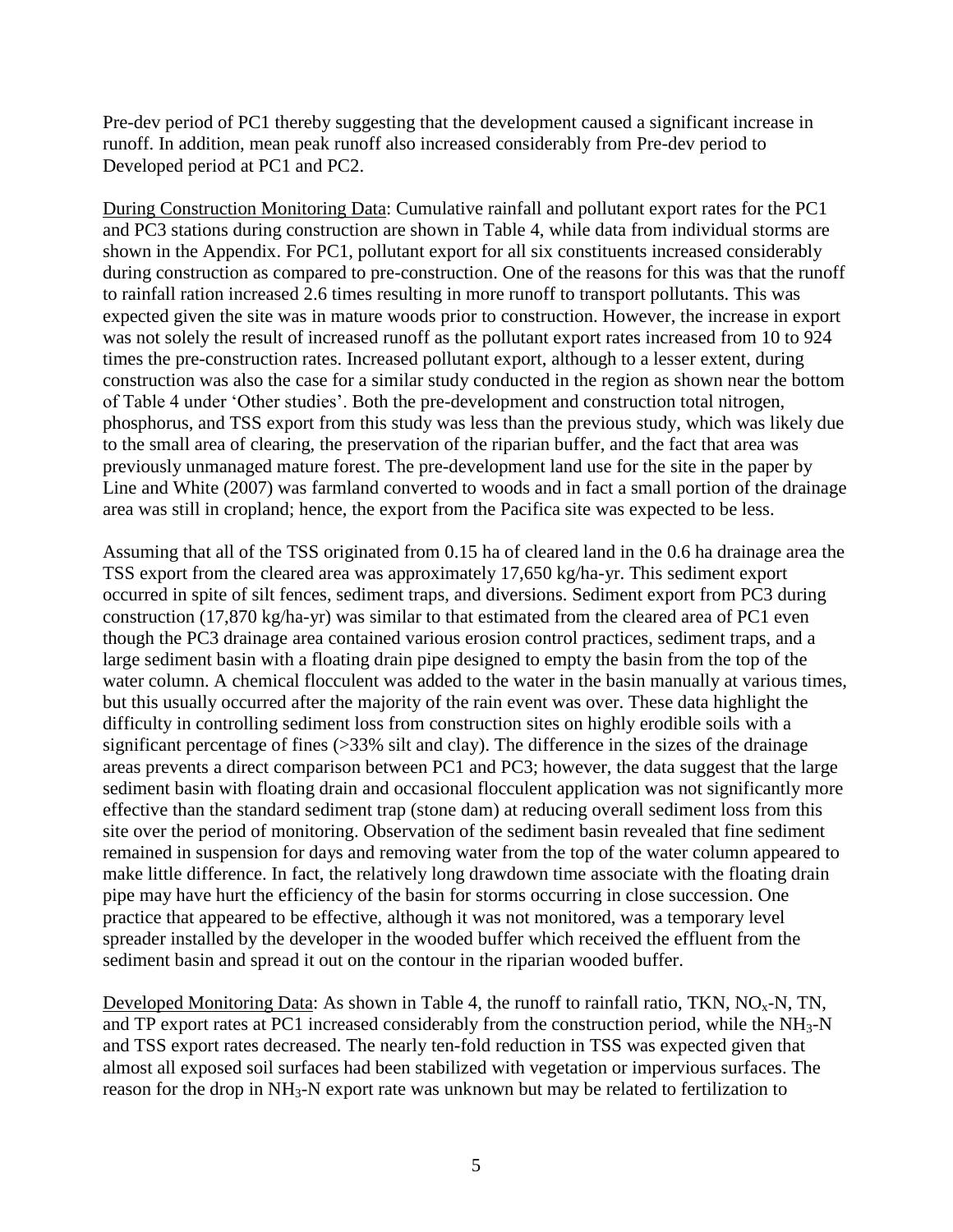establish vegetation in the construction phase. The runoff to rainfall ratio and all of the pollutant export rates were much greater during the Developed compared to the Pre-dev period, even though the average annual rainfall was less. In fact, the pollutant export rates were 12 to 83 times greater for the Developed period compared to those of the Pre-dev period. Analysis of covariance using storm loads suggested that all of these increases were statistically significant, except  $NO<sub>x</sub>$ -N for which the number of data points limited the analysis as only one storm during the Pre-dev period had any  $NO<sub>x</sub>$ -N load. Increases were expected given that the cleared and impervious surface areas increased; however, they were much greater than those in the study reported by Line and White (2007) which compared pre-development runoff and pollutant export to those following conventional development (Table 4). The reason for the large increase may be that the predevelopment land use of this site was mature woods, which had a very low runoff and pollutant export rate, whereas pre-development land use in the Line and White (2007) study was cropland and historic cropland converted to woods, which had much greater runoff and export. Obviously, the data show that LID on sites such as this one where the pre-development land use was mature woods, the hydrology cannot be maintained following clearing and development.

More commonly in many regions, areas with mixtures of cropland and less mature woods are developed into residential subdivisions; hence, a more appropriate comparison is between the predeveloped runoff and pollutant export of Line and White (2007) and those of the developed period for PC1. Analysis of covariance was conducted using storm loads for these sites documented that export of TKN,  $NO<sub>x</sub>$ -N, TN, and TP from PC1 post-development was significantly less than from a pre-developed area of woods and cropland, while runoff, NH3-N and TSS export were not significantly different. Hence, these data indicate that LID in areas where the pre-development land use is cropland and woods converted from cropland, the runoff and pollutant export may not increase following residential development. At this point it is important to note that only 42% of the drainage area to PC1 was cleared and developed, while the rest remained as a wooded riparian buffer. Further, the mitigating effect of the buffer was maximized via the installation of level spreaders that distributed the incoming runoff from the developed area over a large area of the buffer.

As shown in Table 4, the runoff to rainfall ratio and pollutant export rates for the developed period were much greater at PC2 compared to PC1. During most of the developed period (4/5/08 to 5/8/12) monitoring occurred at both PC1 and PC2 so these data were paired. Paired t-tests of storm event data suggested that runoff and all pollutant loads were significantly greater for PC2 compared to PC1. This was expected given that the PC2 area was 100% developed with nearly twice the percentage of impervious surfaces, whereas PC1 was only 42% developed.

In order to assess LID in the PC2 drainage area, runoff and pollutant export must be compared to a conventional residential subdivision with nearly 100% development such as was monitored during the Line and White (2007) study. While these developed areas were not monitored at the same time, they were both in the Piedmont region, had similar soils, and were each monitored for at least 2.5 years, which is usually a sufficient duration to include a wide variety of storm events. As shown in Table 4, the runoff to rainfall ratio was nearly the same between the sites indicating that the LID measures such as permeable pavement made little difference in reducing runoff. This was not unexpected as the soils at Pacifica were relatively impermeable and the site had been almost totally stripped of topsoil and compacted during construction just like the conventional subdivision. The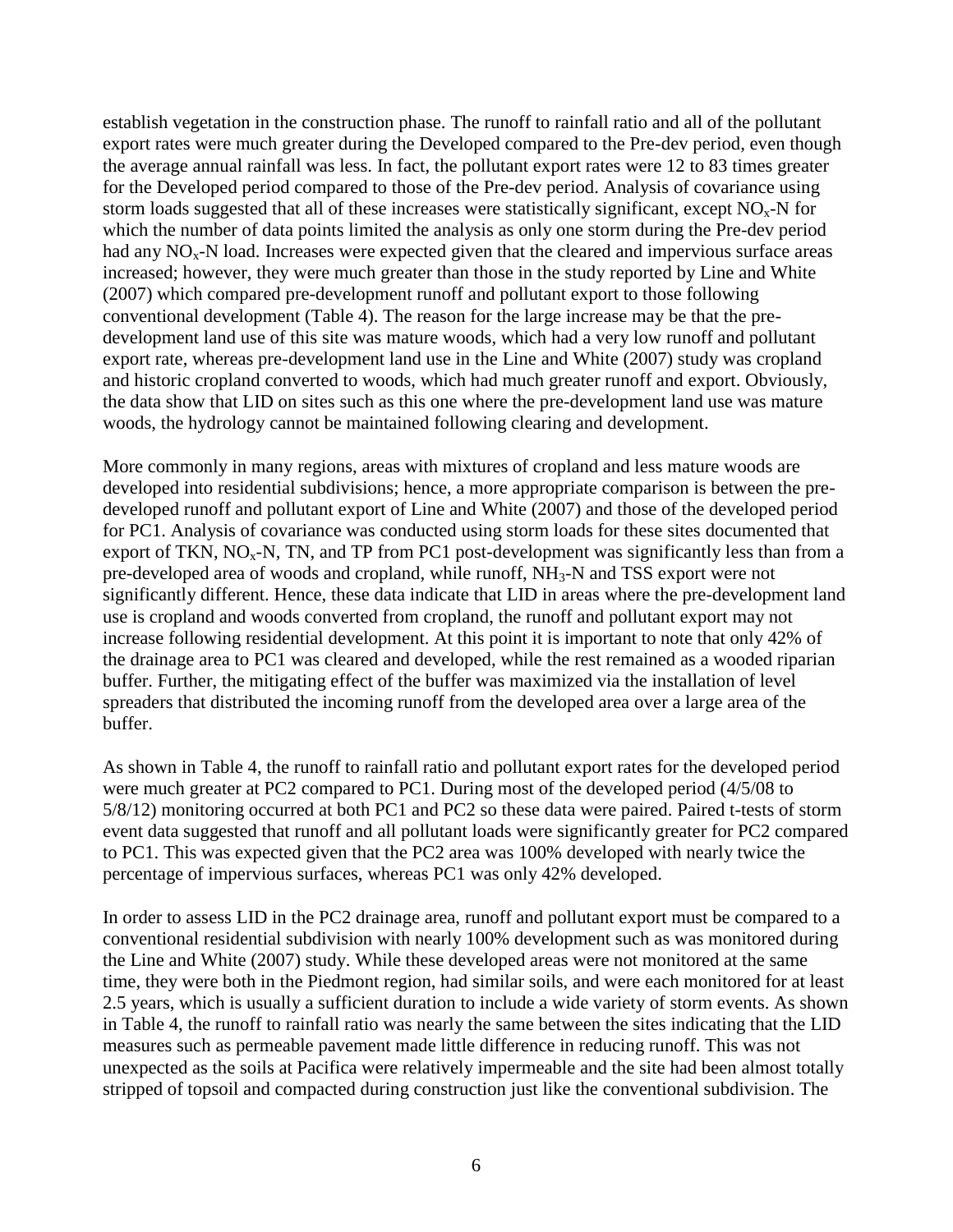implication is that the permeable pavement and other LID measures were not effective at reducing runoff from this site, at least for the first 2.5 years following grading and compaction. These results included all storms even though the focus of LID measures is on controlling runoff from smaller storms. When storms of greater than 17 mm were deleted, results were similar to those with all storms in that the runoff to rainfall ratio for the conventional site was 0.50 and PC2 was 0.47. This finding differs from that of Dietz and Clausen (2008) who reported that runoff from an LID subdivision along the coast of Connecticut was much less than that of a nearby traditional subdivision. However, their LID subdivision was built on a closed gravel pit for which the fill soil, imported to construct the subdivision, had a higher infiltration capacity than the native soil and which had an earthen berm diversion near the outlet that likely reduced runoff by enhancing infiltration (Clausen, 2007). These results highlight the critical importance of maintaining/enhancing soil permeability to the effectiveness in LID. Further, if the construction employs traditional techniques such as clearing and grading the entire site thereby also compacting the soil, then some LID measures such as permeable pavement will have limited effectiveness, at least in the short term. Over longer periods of time soil structure and permeability may recover which will improve the effectiveness of the LID measures.

The TKN, TN, TP, and TSS export at PC2 were less than those at the conventional development as reported by Line and White (2007) in Table 4. An analysis of covariance using rainfall and storm loads to evaluate the differences between export rates suggested that all of the export rates were significantly different except TN. The reason for the higher  $NH_3-N$  and  $NO_x-N$  export rates at PC2 was not known. The fact that both PC1 and PC2 had higher NH<sub>3</sub>-N than expected may be the result of excess application of fertilizer, although fertilizer application rates on the site were not known. The higher  $NO<sub>x</sub>-N$  export rates may be attributed to nitrogen conversion in and export from the bioretention areas due to groundwater intrusion. Past studies have documented increased export of  $NO<sub>x</sub>$ -N from bioretention areas (Line and Hunt, 2009). The TP and TSS export from PC2 was much less than those of the conventional development. The low TSS export was likely because most of the runoff passed through bioretention areas, which tend to be excellent sediment filters.

## **Summary and Conclusions**

Storm rainfall and runoff were monitored at two stations during a 6+ year period encompassing before, during, and after development of a 3.35-ha LID residential subdivision in the Piedmont region of North Carolina. Flow-proportional samples of runoff were collected by automated samplers and analyzed for nitrogen, phosphorus, and sediment. In addition to the residences, the drainage area to one of the stations (PC1) included an undisturbed wooded riparian buffer with level spreaders, while the area to the other station (PC2) included four bioretention areas, permeable pavement, a roof runoff collection system, a detention pond, and other LID measures. Monitoring results documented that post-development runoff to rainfall ratio and pollutant export was much less at PC1 compared to PC2, which was expected given that 58% of drainage area to PC1 remained as an undisturbed wooded buffer. The runoff to rainfall ratio and pollutant export from PC1 were significantly greater than those of the pre-development period, during which time land use on the site was mature woods. However, runoff to rainfall ratio, TN, TP, and TSS export at PC1 was significantly less than a nearby, similar watershed with cropland and woods as the land use. The TKN, TN, TP, and TSS export at both LID monitoring stations was less than those from a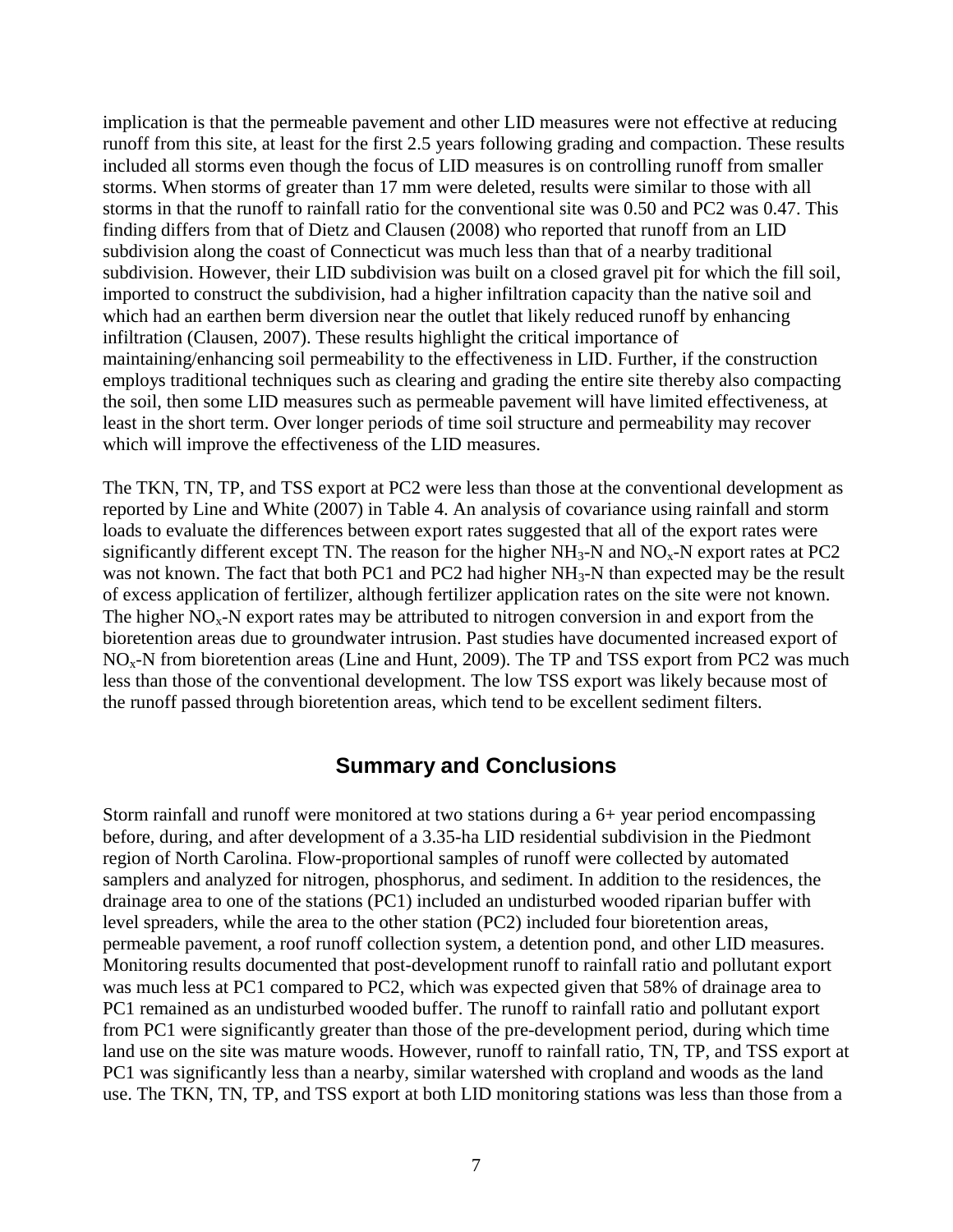nearby traditional subdivision monitored previously. Thus, these data indicate that LID subdivisions constructed in the Piedmont region cannot maintain the runoff to rainfall ratio and TN, TP, and TSS export if the pre-development land use is mature woods; however, if the predevelopment land use is cropland mixed with woods, then it is possible to maintain predevelopment runoff to rainfall ratio and TN, TP and TSS export. Further, the use of LID techniques/measures can result in less TN, TP, and TSS export compared to similar conventional subdivisions. Of the LID measures, the undisturbed wooded buffer with level spreaders was more effective at minimizing runoff and pollutant export from this site than the other LID measures.

#### **Acknowledgements**

This project was funded by two EPA Section 319 Grants (EW06036 and 2870) that were administered by the NC DENR- Division of Water Quality (NCDENR-DWQ). The monitoring from 2010 to 2012 was funded by the Town of Carrboro as part of their Section 319 grant (2870) from NCDENR-DWQ. The project partners included the Carrboro Collaborative Development Association Inc. and the Pacifica Homeowners Association, which granted access to NCSU to conduct the monitoring and cooperated in many other ways. The authors also acknowledge the efforts of Jamie Blackwell and Mike Shaffer in sample collection and maintenance and Jenny James of the NCSU Center for Applied Aquatic Ecology for sample analyses.

- Clausen, J.C. 2007. Jordan Cove Watershed Project: Final Report. Department of Natural Resources Management and Engineering. University of Connecticut, Storrs, CT.
- Dietz, M.E., J.C. Clausen. 2005. A field evaluation of rain garden flow and pollutant treatment. Water, Air and Soil Pollution 167(1–4):123–138.
- Dietz, M.E., J.C. Clausen. 2008. Stormwater runoff and export changes with development in a traditional and low impact subdivision. J. of Environmental Management 87:560–566
- Line, D.E. and W.F. Hunt. 2009. Performance of a Bioretention Area and a Level Spreader-Grass Filter Strip at Two Highway Sites in North Carolina. Journal of Irrigation and Drainage Engineering 135(2):1-8.
- Makepeace, D.K., D.W. Smith, and S.J. Stanley. 1995. Urban stormwater quality: summary of contaminant data. Critical Reviews in Environmental Science and Technology 25(2):93-139.
- Perrin, C., L. Milburn, L. Szpir, W. Hunt, S. Bruce, R. McLendon, S. Job, D. Line, D. Lindbo, S. Smutko, H. Fisher, R. Tucker, J. Calabria, K. Debusk, K.C. Cone, M. Smith-Gordon, J. Spooner, T. Blue, N. Deal, J. Lynn, D. Rashash, R. Rubin, M. Senior, N. White, D. Jones, W. Eaker. 2009. Low Impact Development: A Guidebook for North Carolina (AG-716). NC Cooperative Extension Service, NC State University. 310p.<http://www.ncsu.edu/WECO/LID> *and [www.bae.edu/topic/lid](http://www.bae.edu/topic/lid)*
- Line, D.E. and N.M. White. 2007. Effects of Development on Runoff and Pollutant Export. Water Environment Research 79(2):185-190.
- Ferguson, B.K. and P.W. Suckling. 1990. Changing rainfall-runoff relationships in the urbanizing Peachtree Creek watershed, Atlanta, Georgia. Water Resources Bulletin 26(2):313-322.
- Carle, M.V., P.N. Halpin, and C.A. Stow. 2005. Patterns of Watershed urbanization and impacts on water quality. J. American Water Resources Association 41(3):693-708.
- Wang, L., J. Lyons, P. Kanehl, and R.T. Bannerman. 2001. Impacts of urbanization on stream habitat and fish across multiple scales. Environmental Management 28(2):255-266.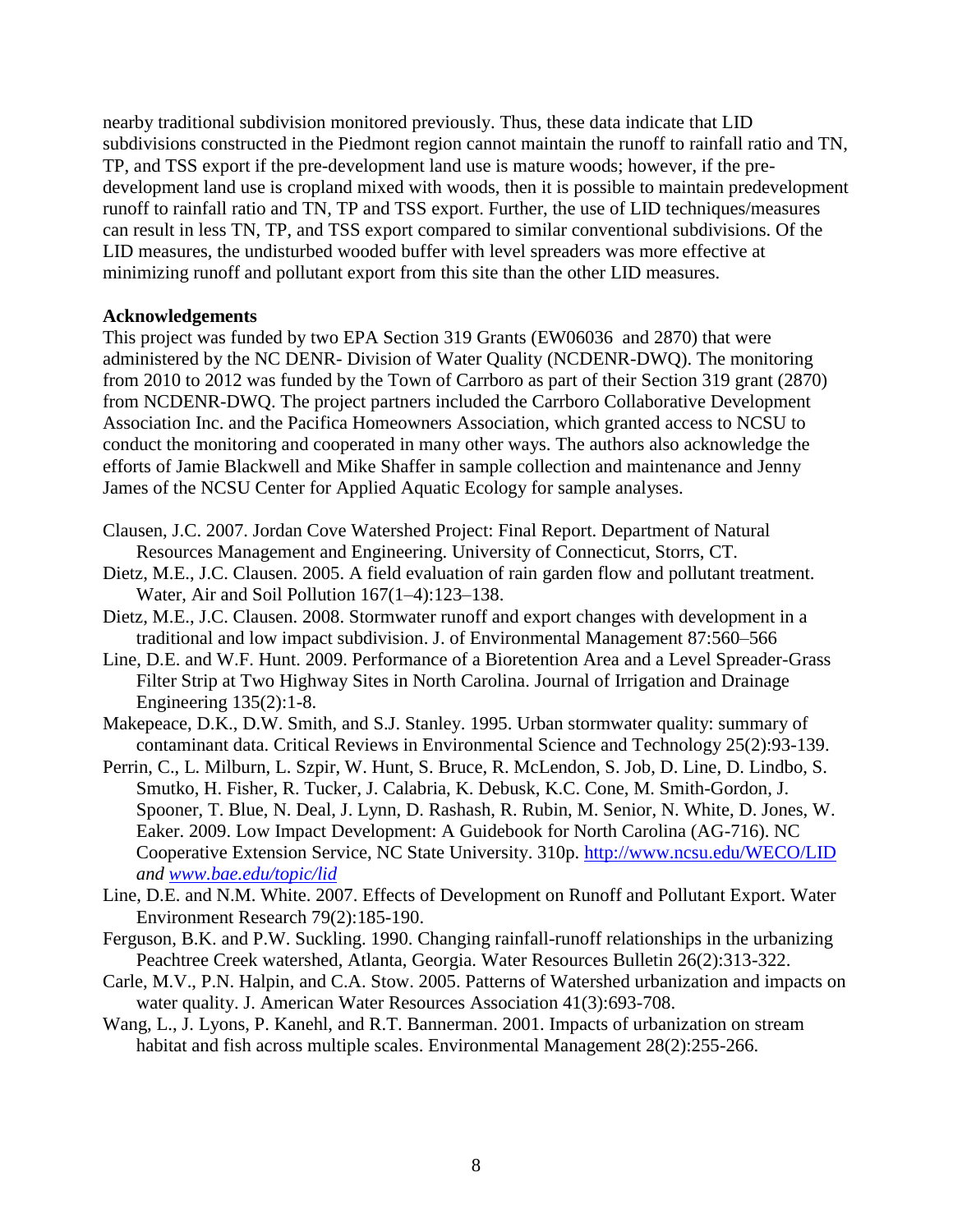

Figure 1. Aerial view of development.

|                   |                 | Table 1. Monitoring Thilemic and Dramage Areas. |               |                 |                         |
|-------------------|-----------------|-------------------------------------------------|---------------|-----------------|-------------------------|
| <b>Start Date</b> | <b>End Date</b> | Stage                                           | Drainage Area | Cleared<br>Area | Impervious <sup>1</sup> |
|                   |                 |                                                 | ha            | ha              | %                       |
| PC <sub>1</sub>   |                 |                                                 |               |                 |                         |
| 3/15/03           | 3/31/04         | Pre-construction                                | 0.92          | $\overline{0}$  | $\overline{0}$          |
| 5/12/05           | 4/11/07         | During construction                             | 0.60          | 0.15            | $\overline{0}$          |
| 4/25/07           | 9/25/08         | Developed                                       | 0.81          | 0.34            | 12.4                    |
| 5/15/10           | 5/8/12          | Developed                                       | 0.81          | 0.34            | 12.4                    |
| PC <sub>3</sub>   |                 |                                                 |               |                 |                         |
| 5/12/05           | 11/30/06        | During construction                             | 1.48          | 1.48            | $\overline{0}$          |
| PC <sub>2</sub>   |                 |                                                 |               |                 |                         |
| 4/5/08            | 9/25/08         | Developed                                       | 1.57          | 1.57            | 24.1                    |
| 5/15/10           | 5/8/12          | Developed                                       | 1.57          | 1.57            | 24.1                    |
|                   |                 |                                                 |               |                 |                         |

<sup>1</sup> Excludes permeable pavement and roofs with rainwater collection system.

| Table 2. Methods of Sample Analysis. |                    |                  |  |  |  |  |
|--------------------------------------|--------------------|------------------|--|--|--|--|
| Parameter                            | Method             | MDL.             |  |  |  |  |
|                                      |                    |                  |  |  |  |  |
| <b>TSS</b>                           | 2540D <sup>1</sup> | $1 \text{ mg/L}$ |  |  |  |  |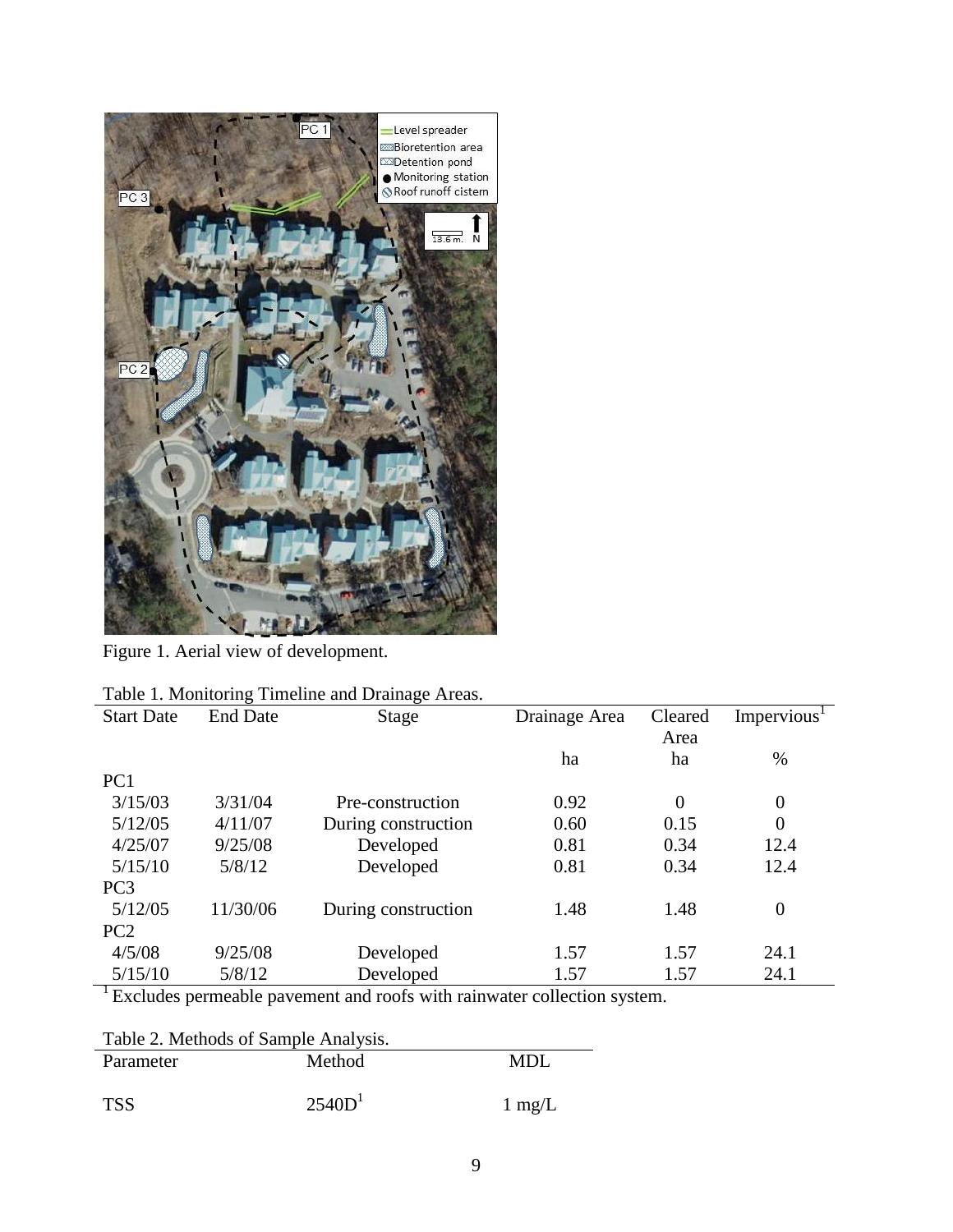| TP                | 4500-P $E^1$                        | $0.01$ mg/L  |
|-------------------|-------------------------------------|--------------|
| <b>TKN</b>        | EPA 351.1                           | $0.14$ mg/L  |
| $NH_{3}-N$        | 4500 NH <sub>3</sub> H <sup>1</sup> | $0.007$ mg/L |
| $NO3+NO2 (NOx-N)$ | $4500 - NO_3 - F^1$                 | $0.006$ mg/L |
| Turbidity         | <b>HACH 2100P</b>                   | $0.1$ NTU    |
| .                 |                                     |              |

 $\frac{1}{1}$ Eaton et al., 1995.

Table 3. Rainfall and Runoff Characteristics for Storms During Monitoring Periods.

| Site            | Large <sup>1</sup><br><b>Storms</b><br>no./yr | Mean<br>Rain<br>Depth<br>mm | Median<br>Rain<br>Depth<br>mm | <b>Peak 30-</b><br>Minute<br>Intensity<br>mm/hr | Mean<br>Intensity<br>mm/hr | Mean<br>Runoff<br>Depth<br>mm | Mean<br>Peak<br>Runoff<br>L/s |
|-----------------|-----------------------------------------------|-----------------------------|-------------------------------|-------------------------------------------------|----------------------------|-------------------------------|-------------------------------|
| PC <sub>1</sub> |                                               |                             |                               |                                                 |                            |                               |                               |
| Pre-dev         | 12                                            | 24.9a                       | 18.3                          | 4.60 <sub>b</sub>                               | 6.45e                      | 1.8f                          | 1.3                           |
| Developed       | 10                                            | 21.9a                       | 15.2                          | 7.95c                                           | 6.45e                      | 5.6 <sub>g</sub>              | 5.9                           |
| PC <sub>2</sub> |                                               |                             |                               |                                                 |                            |                               |                               |
| Developed       | 9                                             | 20.1a                       | 14.5                          | 7.62d                                           | 5.84e                      | 11.2h                         | 25.9                          |
|                 |                                               |                             |                               |                                                 |                            |                               |                               |

<sup>1</sup>Defined as storm of greater than 25.4 mm accumulation.

Note: numbers with the different letter as Pre-dev are significantly different (0.05 level).

| Table +. Building y or ividintering results |      |       |                                                            |                   |                   |         |           |                   |            |
|---------------------------------------------|------|-------|------------------------------------------------------------|-------------------|-------------------|---------|-----------|-------------------|------------|
| Site                                        | Dur. | Rain  | Run/rain                                                   | <b>TKN</b>        | $NH_{3}-N$        | $NOx-N$ | <b>TN</b> | <b>TP</b>         | <b>TSS</b> |
|                                             | yr   | mm/yr | ------------------------ kg/ha-yr<br>--------------------- |                   |                   |         |           |                   |            |
| PC <sub>1</sub>                             |      |       |                                                            |                   |                   |         |           |                   |            |
| Pre-dev.                                    | 1.04 | 1231  | 0.07                                                       | 0.20a             | 0.05a             | 0.02a   | 0.22a     | 0.03a             | 3.6a       |
| Construct                                   | 1.92 | 988   | 0.18                                                       | 1.90              | 1.08              | 0.22    | 2.11      | 0.53              | 3,327      |
| Developed                                   | 3.46 | 861   | 0.24                                                       | 2.77 <sub>b</sub> | 0.47 <sub>b</sub> | 0.83a   | 3.59b     | 0.37 <sub>b</sub> | 160b       |
| PC <sub>3</sub>                             |      |       |                                                            |                   |                   |         |           |                   |            |
| Construct                                   | 1.56 | 935   | 0.38                                                       | na                | na                | na      | na        | na                | 17,870     |
| PC <sub>2</sub>                             |      |       |                                                            |                   |                   |         |           |                   |            |
| Developed                                   | 2.46 | 1043  | 0.56                                                       | 10.47             | 2.45              | 3.39    | 13.86     | 0.89              | 166        |
| <b>Other Studies</b>                        |      |       |                                                            |                   |                   |         |           |                   |            |
| $Pre-dev.1$                                 | 5.6  | 800   | 0.22                                                       | 5.3               | 0.2               | 1.0     | 6.3       | 0.5               | 349        |
| Construct <sup>1</sup>                      | 0.7  | 1428  | 0.50                                                       | 8.4               | 0.7               | 2.0     | 10.4      | 2.8               | 29,250     |
| Developed <sup>1</sup>                      | 3.5  | 706   | 0.55                                                       | 16.2              | 1.7               | 1.8     | 18.0      | 1.7               | 1,958      |
| LID <sup>2</sup>                            | 2.9  |       |                                                            | 0.90              | 0.02              | 0.25    | 2.0       | 0.4               | 8          |

Table 4. Summary of Monitoring Results

Note: Pollutant export rates with different letters are significantly different at the 0.05 level.

<sup>1</sup> Results from nearby conventional development from Line and White (2007).

 $2$  From Clausen (2007).